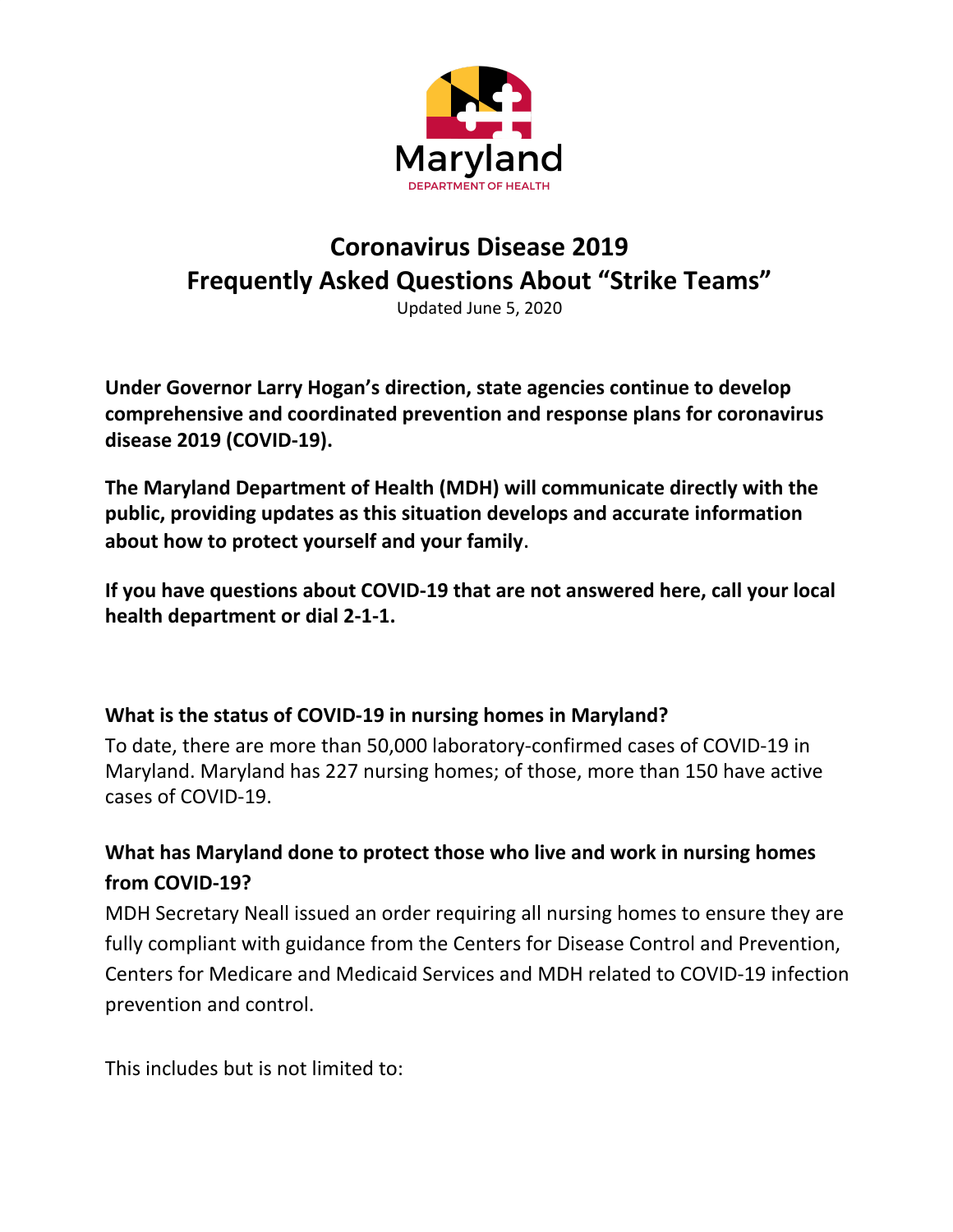- Preventing the introduction of COVID-19 into a facility through entry screening and entry restrictions
- Rapid identification of persons with respiratory illness that may be COVID-19 positive
- Preventing the spread of COVID-19 within and among facilities
- Environmental cleaning and disinfection procedures
- Managing, isolating and accommodating persons with suspected or confirmed COVID-19

Secretary Neall's COVID-19 orders are available to view at: <https://coronavirus.maryland.gov/pages/cdc-resources>.

## **What are nursing home "strike teams"?**

To provide immediate intervention in nursing homes and other congregate living facilities where COVID-19 is confirmed to be present, Governor Hogan implemented "strike team" operations to assist with assessment, testing and clinical care for individuals in nursing homes, including:

- Assessment teams to quickly evaluate each situation on-site, to determine equipment and supply needs
- Testing teams to identify those in close contact with a confirmed case and collect and send out specimens to produce the fastest results available
- Clinical teams to provide on-site medical triage and to stabilize residents

Secretary Neall's order regarding strike teams is available at: [https://phpa.health.maryland.gov/Documents/04.19.2020%20-%20Amended%20M](https://phpa.health.maryland.gov/Documents/04.19.2020%20-%20Amended%20MDH%20Sec%20Order%20-%20Nursing%20Response%20Teams.pdf) [DH%20Sec%20Order%20-%20Nursing%20Response%20Teams.pdf](https://phpa.health.maryland.gov/Documents/04.19.2020%20-%20Amended%20MDH%20Sec%20Order%20-%20Nursing%20Response%20Teams.pdf)

## **Do strike teams help in places other than nursing homes?**

Yes. Gov. Hogan recently expanded strike team operations to include other facilities where those at highest risk for adverse COVID-19 outcomes live, including assisted living facilities and group homes for medically fragile children.